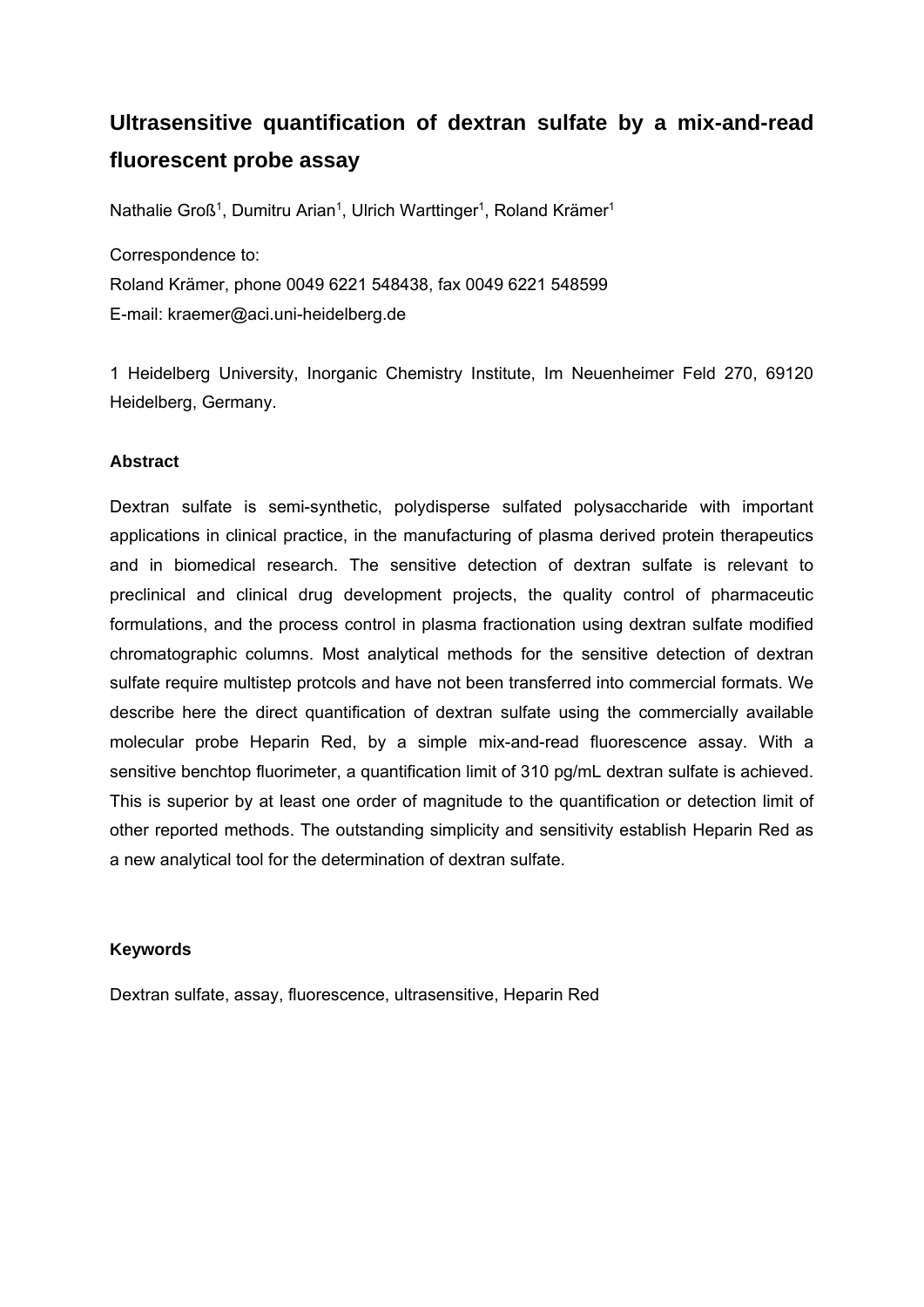# **Introduction**

#### *Dextran sulfate structure and applications*

Dextran sulfate is semi-synthetic complex polysaccharide. It is prepared by chemical sulfation of dextran, a natural, polydisperse polysaccharide consisiting of a linear backbone of α(1,6) linked glucose monomers (scheme 1, left) that may have branches of smaller chains linked to the backbone by  $\alpha(1,2)$ ,  $\alpha(1,3)$  or  $\alpha(1,4)$  glycosidic bonds.

Dextran sulfate has important clinical applications. Dextran sulfate–cellulose columns are used as sorbents in blood purification therapies such as removal of low density lipoproteins (LDL apheresis) [1] to treat familial hypercholesterolemia, or of anti-DNA antibodies to treat systemic lupus erythematosus. Low molecular weight dextran sulfate (MW ≈5000 Dalton) has been granted orphan drug designation for mobilization of stem cells from the bone marrow prior to transplantation of hematopoetic stem cells, as well as for pancreatic islet cell transplantation [2]. In experimental nanomedicine, dextran sulfate is a key component of drug delivery systems [3,4]. Dextran sulfate suppresses the effect of amyloid beta on synaptic disfunction and was suggested as a candidate for treatment of Alzheimer's disease [5]. High molecular weight dextran sulfate has inflammogenic properties and is commonly used to induce colitis in mouse models [6]. Dextran sulfate modified chromotagraphic columns are applied in plasma fractionation processes for the isolation of therapeutic plasma proteins, including Factor VIII, factor IX and mannose-binding lectin [7].

#### *Methods for the quantification of dextran sulfate*

The sensitive detection of dextran sulfate is relevant to preclinical and clinical drug development projects, the quality control of pharmaceutic formulations, and the process control of plasma fractionation, to ensure that products are free of dextrane sulfate traces. Most of the assays described for the quantification of dextran sulfate (examples see table 1) require multistep protocols and/or challenging instrument calibration. Testing with the more recently developed resonance rayleigh scattering and potentiometric membrane methods is relatively simple, although in the latter the user has to prepare the potentiometric sensors for single use.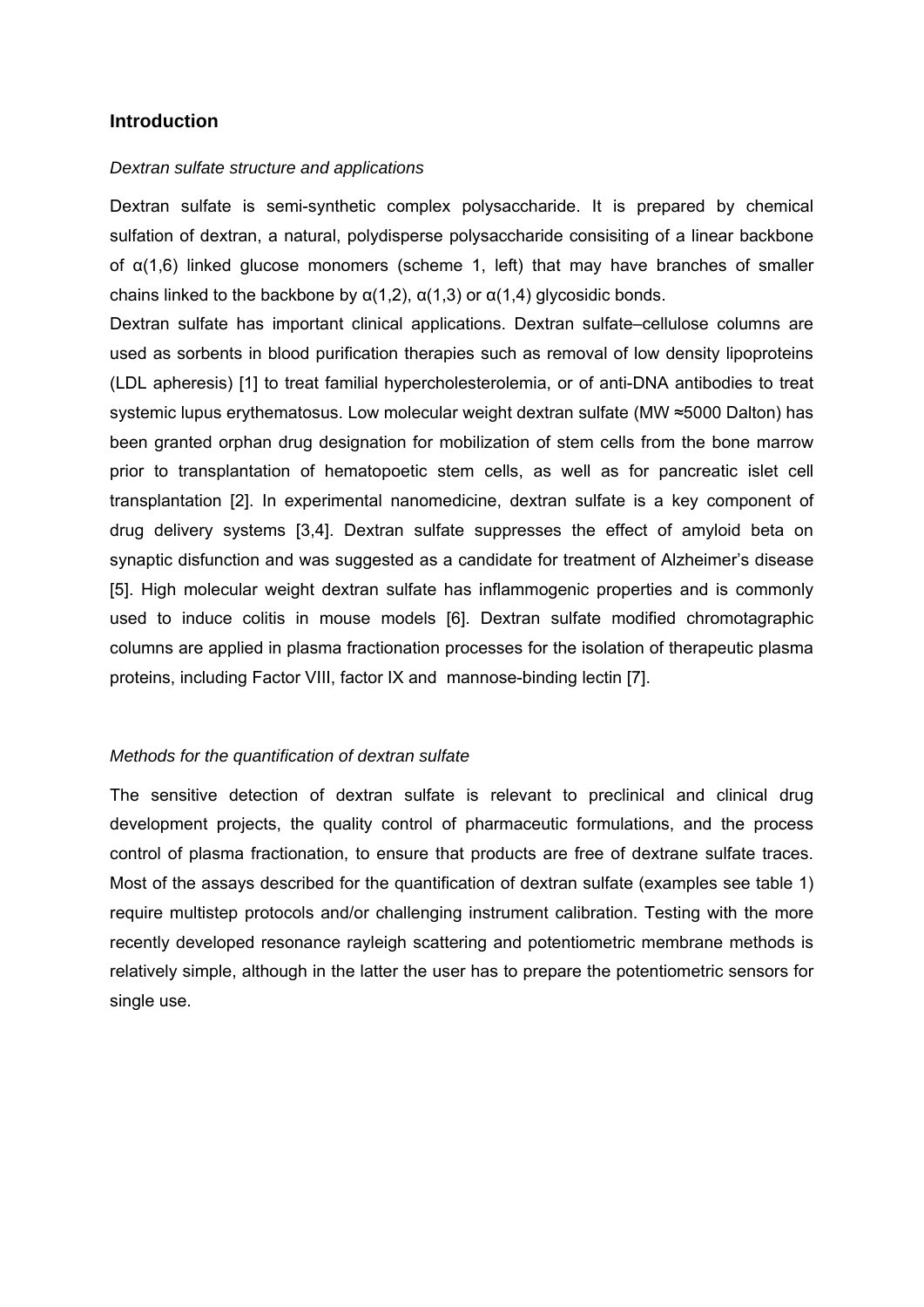| <b>Quantification Method</b>                                                  | <b>Matrix</b>           | Detection limit<br>(ng/mL) | Ref.   |
|-------------------------------------------------------------------------------|-------------------------|----------------------------|--------|
| Competitive binding assay                                                     | plasma                  | 1000                       | [8]    |
| Size exclusion HPLC + postcolumn<br>photometry (dimethyl methylene blue)      | serum                   | 300                        | [9]    |
| Resonance Rayleigh scattering<br>of crystal violet complex                    | buffer                  | 13a)                       | $[10]$ |
| Strong ion exchange HPLC + postcolumn<br>photometry (diemthyl methylene blue) | protein<br>solution     | 300                        | [11]   |
| Potentiometric membrane electrode                                             | <b>NaCl</b><br>solution | 760                        | $[12]$ |
| <b>ELISA</b>                                                                  | buffer                  | 3 <sup>b</sup>             | $[13]$ |

Table 1. Methods for the quantification of dextran sulfate in different matrices, including detection limits. <sup>a)</sup> Triple wavelength analysis; 27 ng/mL for single wavelength analysis. . <sup>b)</sup> Given by the provider as lower limit of measureable range for high molecular weight dextran sulfate.



Scheme 1. Left: Repeating 1,6-linked, trisulfated glucose moiety of dextran sulfate. Note that the sulfation degree of DS is variable; see table 1 for the sulfation degree of DS applied in this study. Right: Structure of the polycationic fluorescent probe Heparin Red (right).

# *Quantification of sulfated polysaccharides with the fluorescent probe Heparin Red*

We describe here the application of the fluorescent probe "Heparin Red" to the determination of dextran sulfate. Heparin Red has been initially described as an experimental probe for heparin detection [14] and meanwhile developed further into commercially available assays [15] for the detection of sulfated polysaccharides in various matrices, including unfractioned and low-molecular weight heparins [16, 17], chemically modified heparins [16], heparan sulfate [18] and fucoidans [19]. Heparin Red is a polyamine derivative of a red-emissive perylene diimide fluorophore (scheme 1, right). It forms a supramolecular complex with the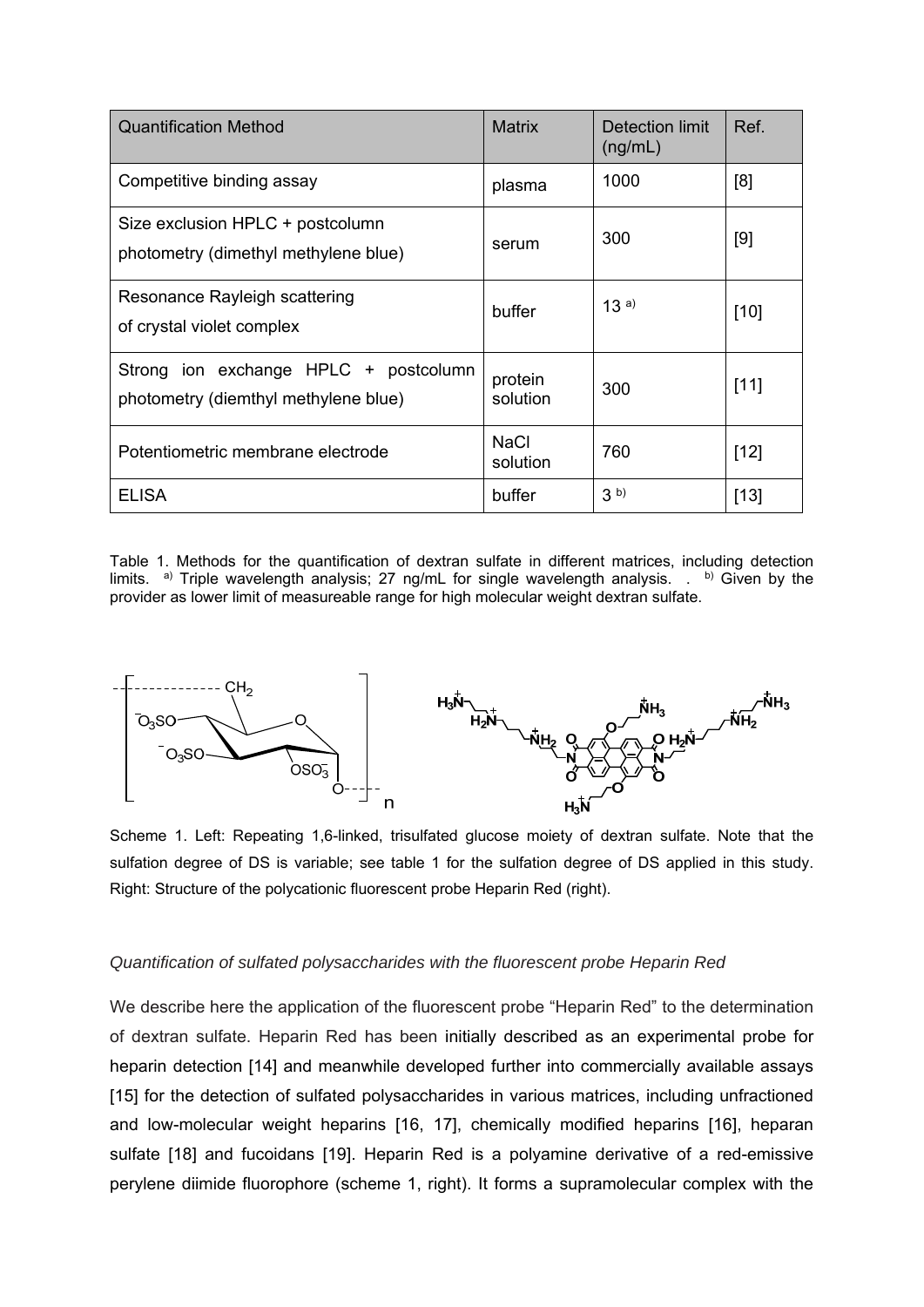target, with aggregation of the probe molecules at the heparin template and contact quenching of fluorescence (scheme 2). The strong binding of the polycationic probe to polyanionic heparin appears to be controlled by both electrostatic and aromatic pi-stacking interactions [20].



**Scheme 2.** Schematic representation of fluorescence quenching of the molecular probe Heparin Red in the presence of dextran sulfate.

In this contribution, we describe for the first time the application of the commercial reagent Heparin Red to the highly sensitive, direct quantification of dextran sulfate by a simple mixand-read cuvette assay.

# **Materials and Methods**

# **Instrumentation**

#### *Fluorescence measurements*

Fluorescence was measured with the benchtop fluorimeter FluoroLog®-3 (Horiba Scientific, Kyoto, Japan), excitation at 570 nm, emission recorded at 590-650 nm, integration time 0.4 sec, average of 3 scans, spectral band width Ex/Em 7nm.

# *Pipettes*

Transferpette® 0,5-10µl, purchased from Brand GmbH, Wertheim. Rainin Pipettes 100- 1000µl, 20-200µl purchased from Mettler Toledo, OH, USA, Eppendorf Multipette M4, 50mL, purchased from VWR international, PA, USA.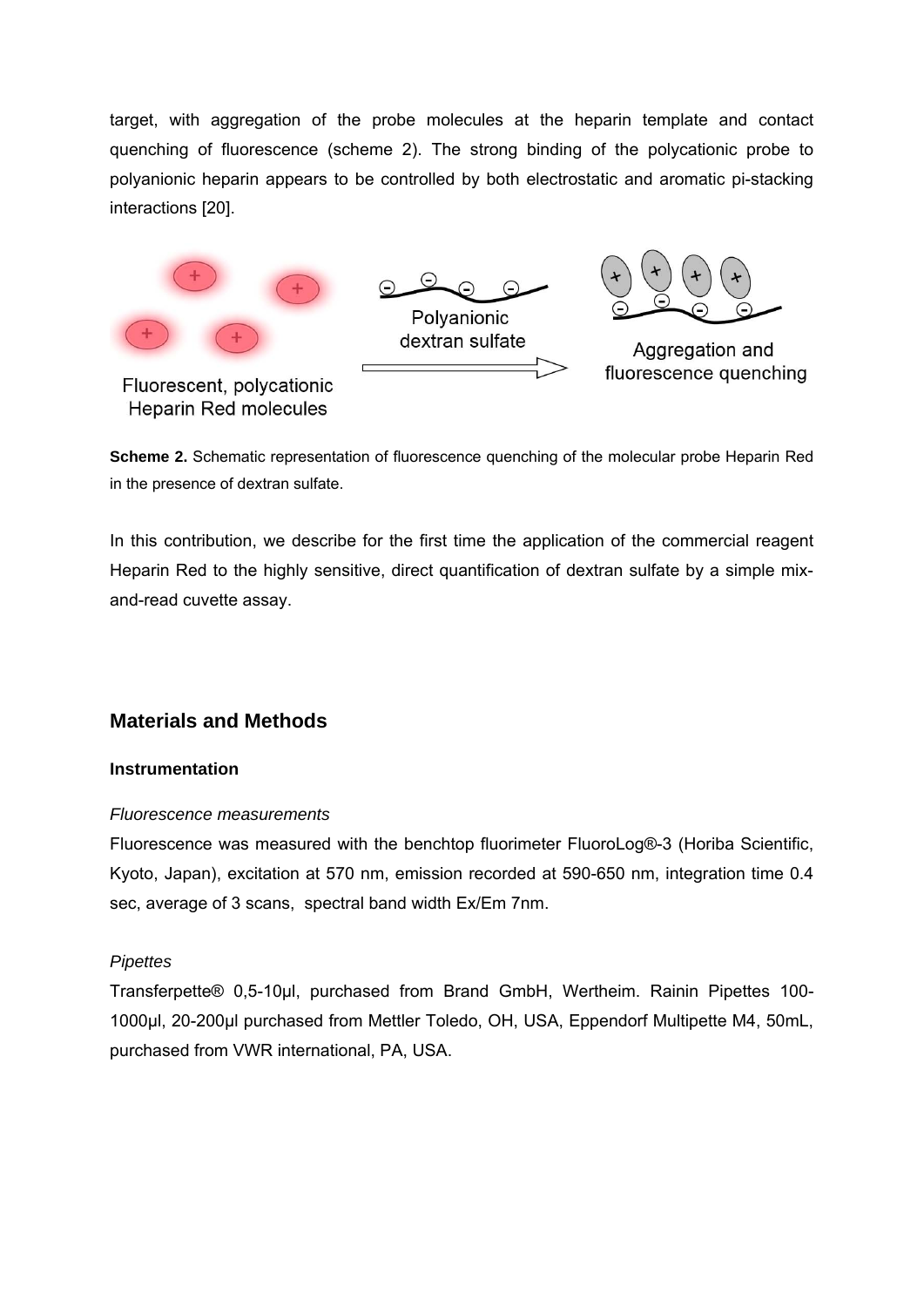# **Reagents**

#### *Heparin Red*®

Heparin Red® solution 100 µM, as a component of the Heparin Red® Kit, was a gift from Redprobes UG, Münster, Germany, www.redprobes.com . Product No HRU001, Lot 003.

#### *Dextran sulfate*

Dextran sulfate sodium salt, product number 42867, Lot # BCBP2520V, was purchased from Sigma Aldrich GmbH, Steinheim, Germany. Sulfur content 16,15% according to certificate of analysis. CHN analysis performed in our laboratory (average of two analyses): C 17,18 %, H 3,54 % , N 1,55 %. N-content of the sample may arise from residual nitrogen-containg reagents (chlorosulfonic acid-pyridine or amidosulfonic acid), commonly used [21] for the chemical sulfation of dextran. No precipitate or cloudiness is observed after addition of  $Ba(NO<sub>3</sub>)<sub>2</sub>$  to a 20 mg/mL solution of the dextran sulfate, indicating the absence of significant levels of free sulfate  $(SO<sub>4</sub><sup>2</sup>)$ .

#### *Other*

All aqueous solutions were prepared with HPLC grade water purchased from VWR, product No 23595.328. Dimethyl sulfoxide (DMSO), product number 34869, Lot # STBF6384V, and Hydrochloric acid (1,0 M), product number 35328, Lot # SZBF2050V, were purchased from Sigma Aldrich GmbH, Steinheim.

#### **Assays**

#### *Heparin Red® Assay for dextran sulfate*

A 6,0 nM Heparin Red solution in DMSO containing 30 mM HCl was freshly prepared by mixing appropriate volumes of DMSO, 1,0 M HCl and 100 µM Heparin Red solution. This mixture was stored at ambient temperature and used within 7 hours. Aqueous dextran sulfate solutions at 210 ng/mL (for titration and calibration curve) and 420 pg/mL (spiked sample) were freshly prepared from a 2,1 mg/mL dextran sulfate stock solution and used within 2 hours. 2,5 mL of the aqueous sample were placed in a 4,5 mL polystyrene fluorescence cuvette, 0,5 mL of the Heparin Red solution added, the cuvette sealed with a cap and briefly mixed by vortexing. The cuvette was then placed into the fluorimeter and fluorescence (590 – 650 nm) recorded within 2 minutes (fluorescence of the mixture is stable for at least 20 minutes). The calibration curve (figure 1) was derived by mixing 2,5 mL water and 0,5 mL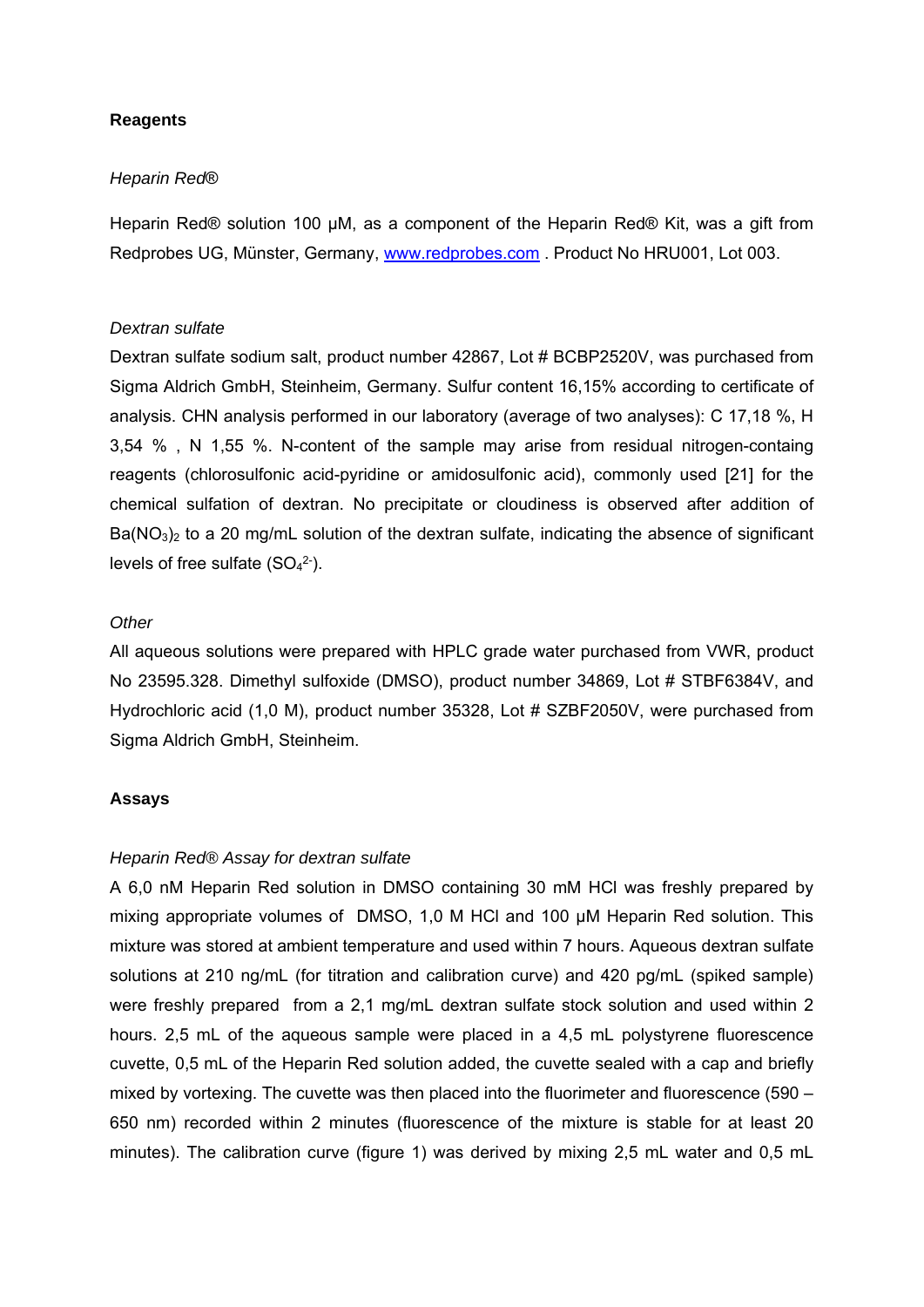Heparin Red solution as described above and titrating it with 5  $\mu$ L aliquots of the 210 ng/mL dextran sulfate solution (vortexing after each addition).

# **Results and discussion**

# **Detection of dextran sulfate in aqueous matrix**

Selected properties of the dextran sulfate sample applied in this study are listed in table 2.

|         | Average mol. Weight a) | Average sulfation (per | Average charge density |  |
|---------|------------------------|------------------------|------------------------|--|
|         |                        | monosaccharide) b)     | (per monosachharide)   |  |
| Dextran | 40 kD                  | 2,1                    | $-2,1$                 |  |
| sulfate |                        |                        |                        |  |

Table 2. Selected properties of the commercial dextran sulfate sodium salt used in this study. a) Taken from the certificate of analysis of the provider. b) Calculated using the ratio between S-content (16,15 % according to certificate of analysis of the provider) and C-content (17,18 % by microanalysis in our laboratory) of the dextran sulfate sample. This approach for the sulfation degree implies that the sample is free of C- or S-containing impurities.

A very sensitive benchtop fluorimeter was used for fluorescence measurements to ensure good signal-to-noise ratio at the low dye concentration applied. A 6,0 nM solution of Heparin Red in DMSO/30 mM HCl was prepared and applied to all determinations shown in figure 1. The calibration curve was derived by "titrating" a mixture of 0,5 mL of this Heparin Red solution and 2,5 mL water with dextran sulfate, leading to the expected quenching of dye fluorescence with increasing dextran sulfate concentration. A linear response is observed in the concentration range  $0 - 2.1$  ng/mL. Accurate recovery of a dextran sulfate spike was verified by mixing 2,5 mL of a 420 pg/mL aqueous solution with 0,5 mL Heparin Red solution. Fluorescence (F0) and standard deviation of the blank, i.e. an aqueous sample without dextran sulfate, was obtained by measuring mixtures of 2,5 mL water and 0,5 mL Heparin Red solution, each (n=6) in a different cuvette.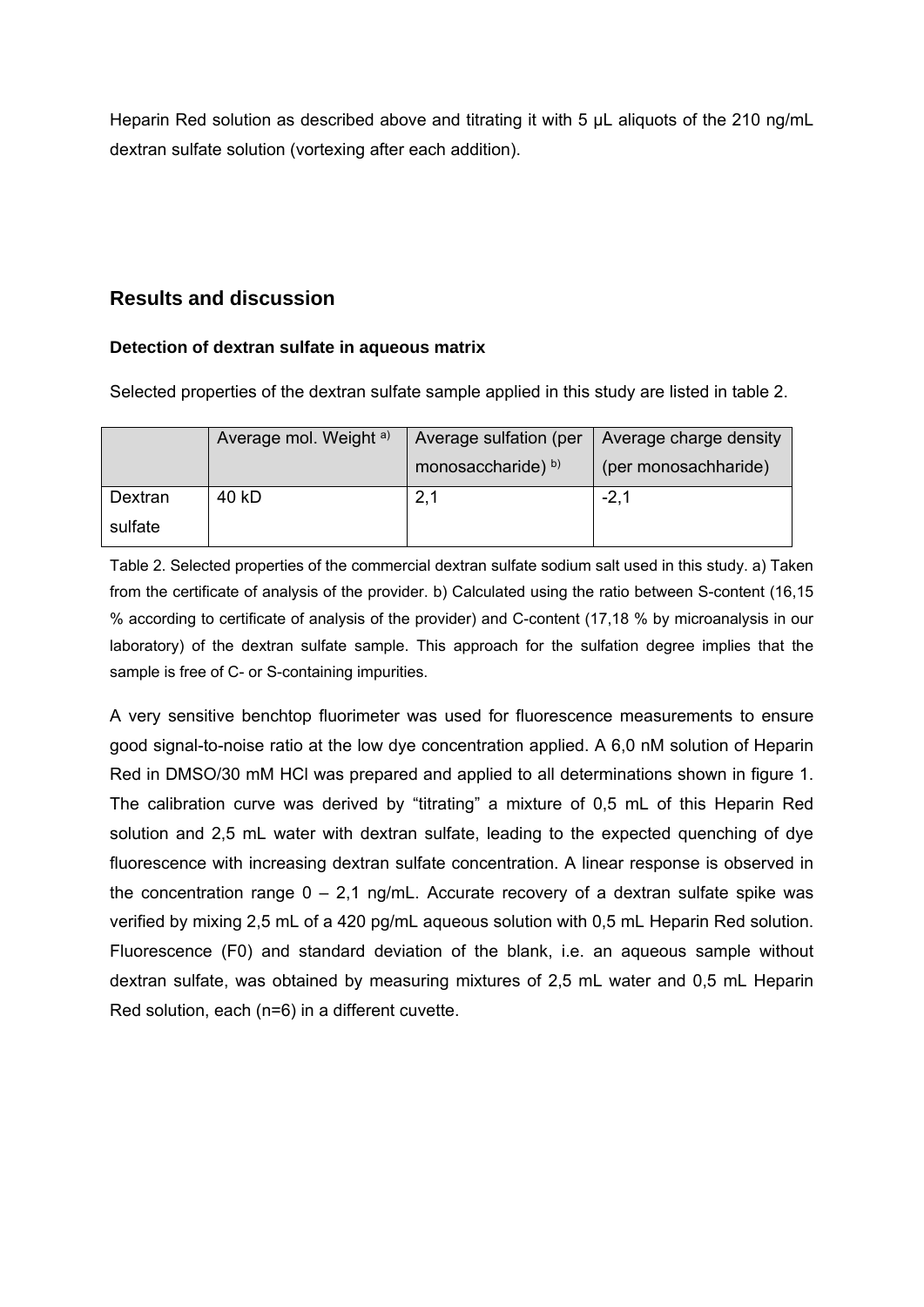

**Figure 1.** Fluorescence response of Heparin Red to dextran sulfate. Excitation at 570 nm, fluorescence emission recorded at 612 nm. Solutions were allowed to equilibrate to ambient temperature (20°C) before mixing. Fluorescence corrected for the background value of pure water. F0 is the average fluorescence of 6 blanks ( $CV = 0.7$  %), i.e. mixtures of 2,5 mL water and 0,5 mL Heparin Red solution (6 nM in DMSO/30 mM HCl) in polystyerene cuvettes. Calibration curve: 2,5 mL water and 0,5 mL Heparin Red solution (6 nM in DMSO/30 mM HCl) were mixed in a polystyrene cuvette and the mixture "titrated" with 5 µL aliquots of a 210 ng/mL dextran sulfate solution. This titration was performed twice in different cuvettes, average F/F0 values are given (CV averaged over all concentrations within linear range: 1,3 %). The indicated dextran sulfate concentration does *not* correspond to the actual concentration in the reaction mixture (3 mL) but is, for better comparison with the spike, related to the 2,5 mL aqueous portion. Spike: 2,5 mL aqueous dextran sulfate (420 pg/mL) and 0,5 mL Heparin Red solution (6 nM in DMSO/30 mM HCl) were mixed in a polystyrene cuvette; average of triplicate determination, CV = 2,7%.

By extrapolation of the linear concentration range in figure 1, a theoretical intersection point with the fluorescence baseline at excess dextran sulfate is derived at 2,3 ng/mL dextran sulfate. This is somewhat higher than the calculated value 1,9 ng/mL for the formation of charge neutral, fluorescence-quenched aggregates with Heparin Red [20], considering the charge +8 for the fully protonated probe (scheme 1) and 5 pMol "negative charge" per ng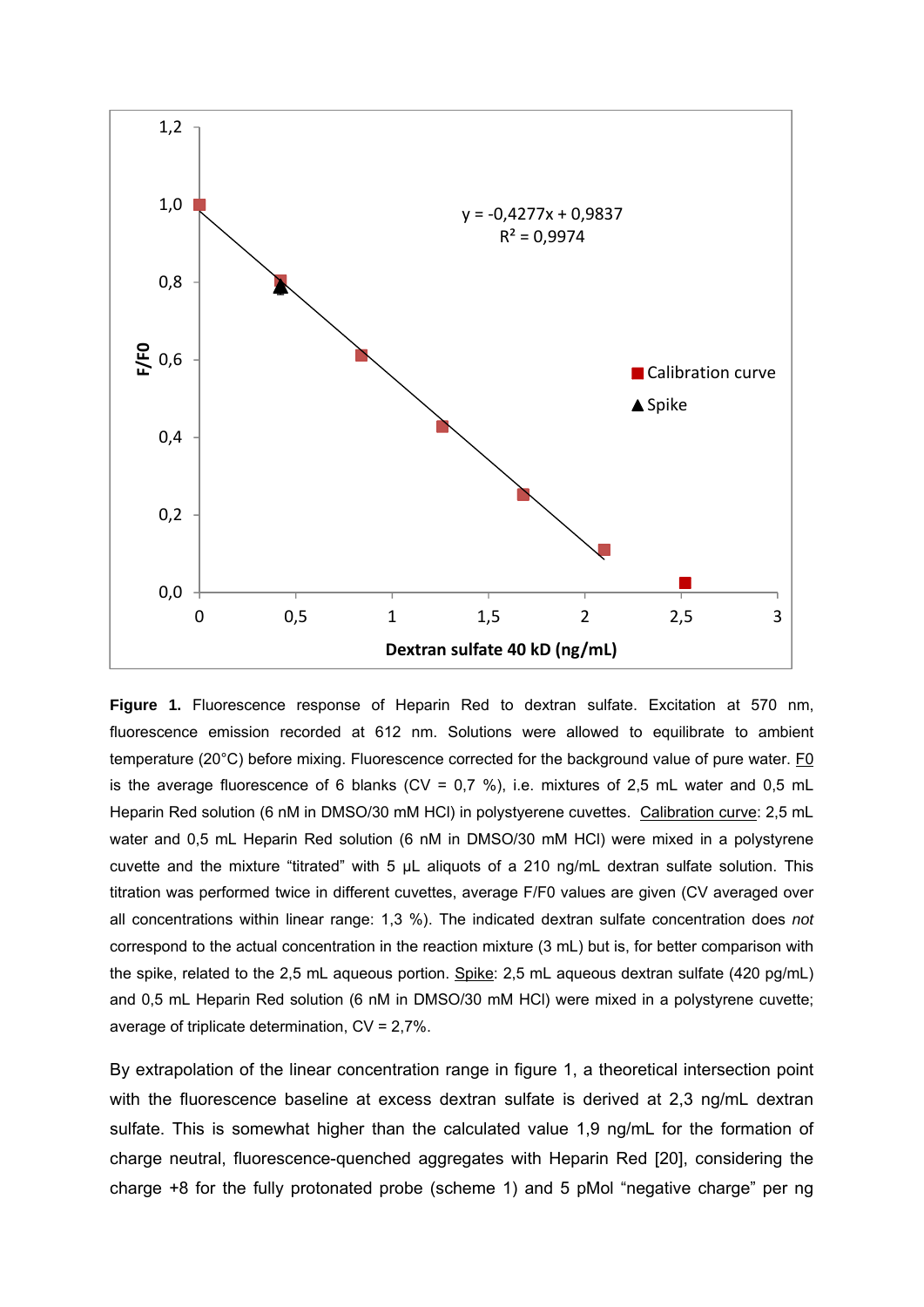dextran sulfate, as derived from the S-content 16,15% of the dextran sulfate sample (assuming that each S atom contributes one  $-SO_3^-$  residue). The linear decrease of fluorescence indicates a smooth formation of the aggregate even at very low concentrations of the components.

#### **Quantification limit**

The quantification limit of the method (LOQ) was determined based on signal-to-noise [22], by comparing measured signals from samples with known low concentrations of analyte with those of blank samples. The LOQ was derived using the equation

 $x_{\rm O} = \bar{x}_{\rm blank}$  - 10  $\sigma_{\rm blank}$ 

where  $x<sub>Q</sub>$ , is the smallest measure that can be quantified with reasonable certainty for the given analytical procedure,  $\bar{x}_{\text{blank}}$  is the mean of the blank measures, and  $\sigma_{\text{blank}}$  is the standard deviation of the blank measures.

For the series of fluorescence measurements included in figure 1,  $\bar{x}_{\text{blank}} = 1$  and  $\sigma_{\text{blank}} =$ 0,007 (n=6). A more representative value for  $\sigma_{\text{blank}}$  is 0,012, obtained as an average of 4 independent detections (n between 5 and 8), from which the highest  $\sigma_{\text{blank}}$  was 0,015. Using the latter value,  $x<sub>Q</sub> = 0.85$  is calculated as the smallest quantitative fluorescence measure, what corresponds to a dextran sulfate LOQ = 310 pg/mL when compared with the linear range of the calibration curve. Recovery of a 420 pg/mL dextran sulfate spike with good precision (figure 1) confirms that pg/mL levels can indeed by quantified by the method. A refined analysis of spike recovery at the quantification and detection limit and the investigation of matrix effects in progress.

# **Conclusion**

The sensitive quantification of dextran sulfate, a semi-synthetic sulfated polysaccharide, is relevant to clinical practice, the manufacturing of plasma derived protein therapeutics and to biomedical research. Current analytical methods often require multistep protocols and have quantification or detection limits in the ng/mL range. We describe here a simple mix-and-read fluorescence assay for the determination of dextran sulfate with a quantification limit in the pg/mL range. The outstanding simplicity and sensitivity of the assay establish the fluorescent probe Heparin Red as a new tool for the quantification of dextran sulfate.

**Conflict of interest.** R.K. holds shares in Redprobes UG, Münster, Germany. Other authors: No conflict of interest.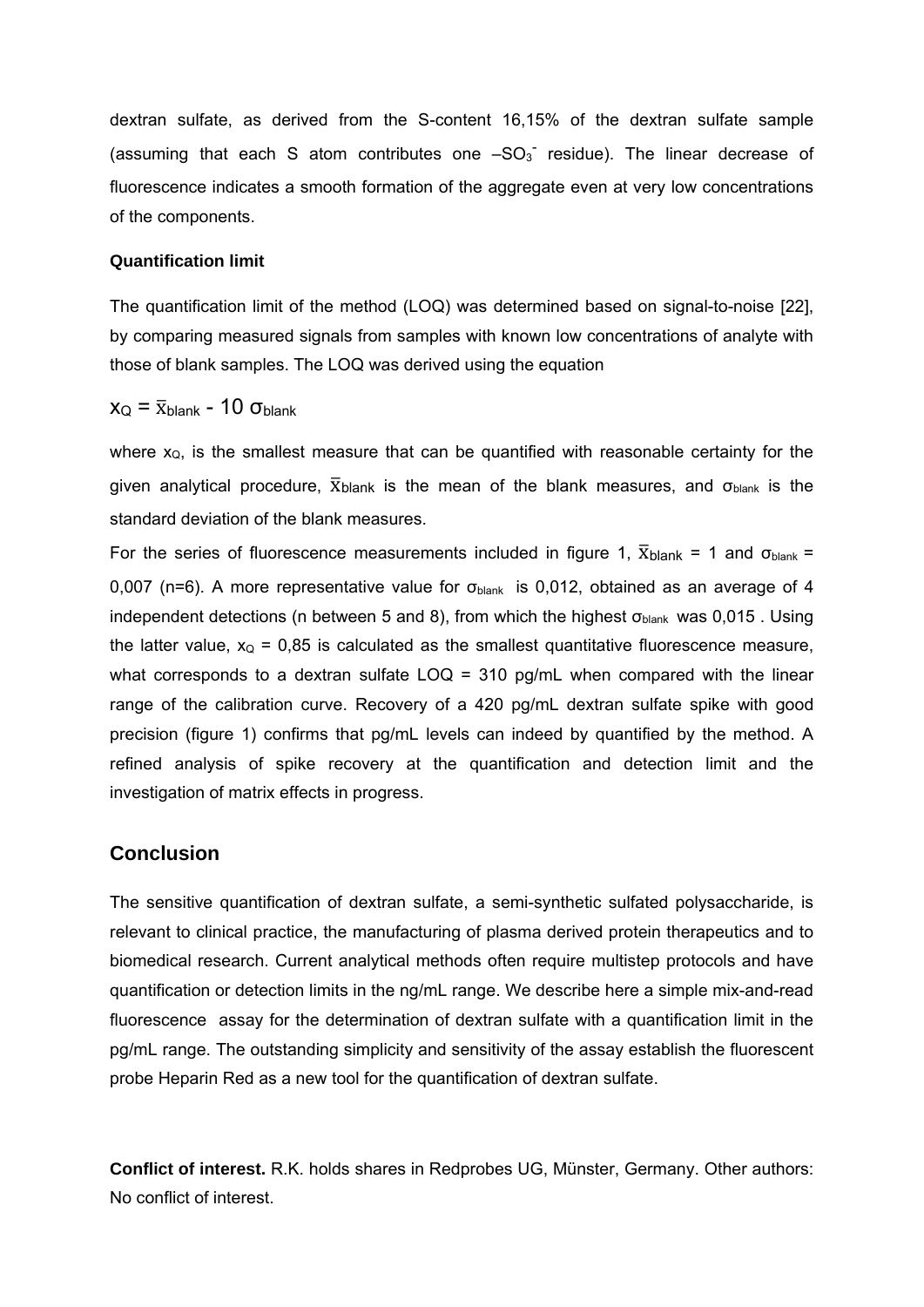# **References**

[1] Bambauer R, Bambauer C, Lehmann B, Latza R, Schiel R. LDL-Apheresis: Technical and Clinical Aspects. Sci World J. 2012, Article ID 314283.

[2] Spirig R, Gajanayakea T, Korsgrenb O, Nilssonb B, Rieben R. Low molecular weight dextran sulfate as complement inhibitor and cytoprotectant in solid organ and islet transplantation. Mol Immunol. 2008, 45, 4084–4094.

[3] Raveendran S, Yoshida Y, Maekawa T, Kumar S. Pharmaceutically versatile sulfated polysaccharide based bionano platforms. Nanomedicine. 2013, 9, 605–626.

[4] Gundogdu E, Yurdasiper A. Drug Transport Mechanism of Oral Antidiabetic Nanomedicines. Int J Endocrinol Metab. 2014, 12, e8984.

[5] Aimi T, Suzuki K, Hoshino T, Mizushima T. Dextran sulfate sodium inhibits amyloid-β oligomer binding to cellular prion protein. J Neurochem. 2015, 134, 611—617.

[6] Perse M, Cerar A. Dextran sodium sulphate colitis mouse model: traps and tricks. J Biomed Biotechnol. 2012, 718617.

[7] Ed. Flickinger M. Downstream Industrial Biotechnology: Recovery and Purification, John Wiley & Sons 2013, Chapter 23.3.

[8] Lorentsen K J, Hendrix C W, Collins J M, Kornhauser D M, Petty B G, Klecker R W, Flexner C, Eckel R H, Lietman P S. Dextran Sulfate Is Poorly Absorbed after Oral Administration. Ann Intern Med. 1989, 111, 561-566.

[9] Maderich A B, Sugita E T. Size-exclusion chromatographic determination of dextran sulfate in rat serum. J Chromatogr (Biomedical applications). 1993, 620, 137-142.

[10] Haoa X L, Li N B, Luoa H Q. Determination of dextran sulfate sodium with crystal violet by triple-wavelength overlapping resonance Rayleigh scattering. Spectrochim Acta A. 2009, 71, 1673–1677.

[11] Tazi L M, Jayawickreme S. Determination of residual dextran sulfate in protein products by SEC–HPLC. J Chromatogr B. 2016, 1011, 89–93.